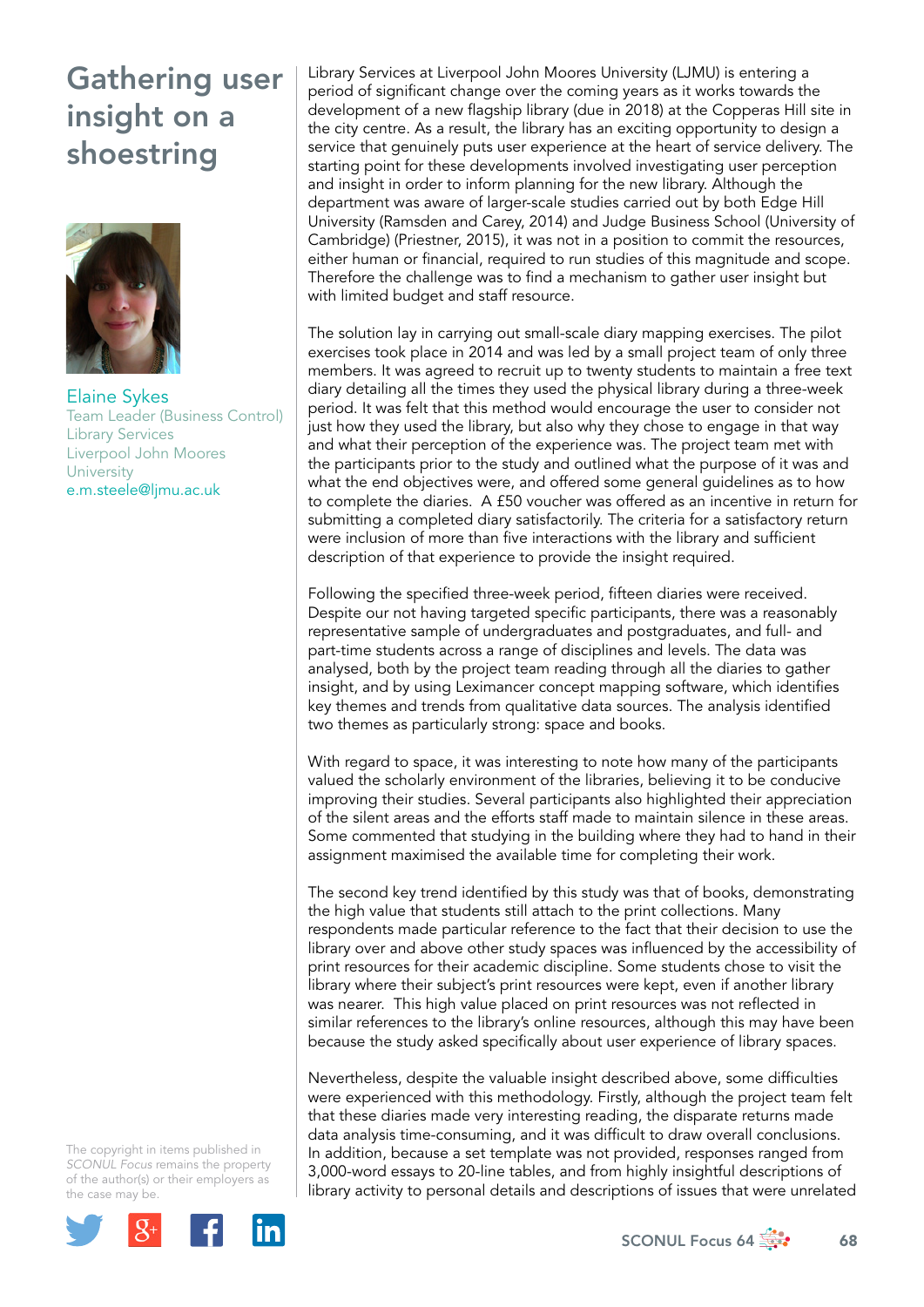to this study. It was felt that were the project to be run again, it would be advisable to request more structure to the returns.

Because of the lack of reference to use of the electronic library, and to help fulfil a strategic aim (namely, to develop our digital collections and usage), it was decided to rerun a version of this project when the opportunity arose in 2015. This time, focus would be on user perception of the electronic library to see whether the electronic collections were valued as highly as the print. Drawing on the lessons from the first iteration of this exercise, a fixed template was created for the reflective logs to aid with data analysis. Following advice from colleagues who attended the influential UX conference held in Cambridge in March 2015, a table was created for responses to the following headings:

- Date
- Where are you?
- What are you using for access?
- E-library resources used
- What are you wanting to do?
- Positive aspects of experience?
- Negative aspects of experience?

After a short promotional campaign, 42 expressions of interest were received to take part in the study. Unlike the previous time the study was run, the respondents were extremely heavily weighted towards students in the Applied Professional Studies Faculty. Therefore they were carefully selected so as to have as varied a sample as possible. Only 8 participants returned their diaries, with a further participant submitting more general reflections, because of an insufficient level of engagement with the e-library during the fortnight.

Although the sample size means that it is impossible to draw specific conclusions, the responses did suggest areas for further investigation. For example, there was some correlation between satisfaction with the search facility and how specific the search was. When searches were based on keywords there were some complaints that search results contained too many irrelevant entries. Another area for potential further investigation is e-books, usage of which was very little mentioned, with respondents being more likely to use the online library to consult the catalogue for print titles than to download e-books. This will inform ongoing developments of e-book content and platforms.

Another pleasing general trend was the overall contentment with the electronic library itself, with several references being made to its convenience and the range of resources available. Paradoxically, there were both compliments relating to the login process ('quick login process') and complaints ('Logging-in to the E-Library can be slightly confusing with the multiple logins').

As with the pilot, this study had some limitations. Firstly, the sample was extremely small and very heavily weighted towards one particular faculty, whilst another faculty was entirely unrepresented. This is likely to be due to timing: constraints on staff resource limited meant that the study had to run during the last two weeks of semester, so many students would have already completed their assignments or would not be actively engaging with the electronic library. Postgraduates were heavily represented in comparison to undergraduates. Again, timing is the likely reason for this: at such a late stage in the term, postgraduates were far more likely to still be actively studying than undergraduates. Therefore, it is highly recommended that future iterations of this study be run earlier in the semester so as to attract a more representative user group.

The copyright in items published in *SCONUL Focus* remains the property of the author(s) or their employers as the case m[ay be.](http://plus.google.com/share?url=http://www.sconul.ac.uk/page/focus-64)

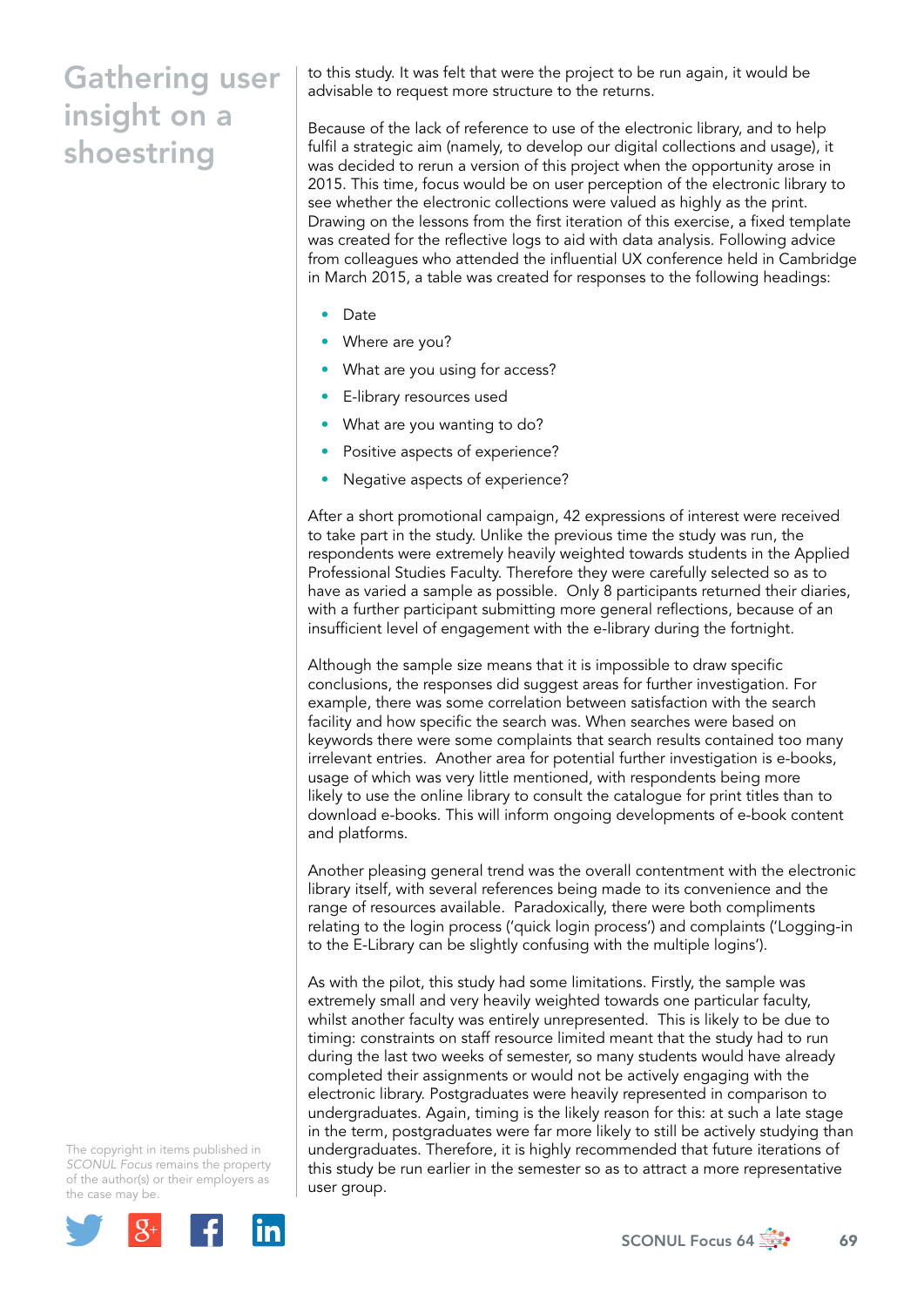A second limitation of the study was caused by the greater structure of the returns, following findings from the pilot. Although it did succeed in making the data analysis much easier, the findings lacked the same level of insight into the emotional aspect of interactions with the library, which was a real strength of the 2014 pilot. As a result, it is proposed that future versions of this study include a free text section on 'general perceptions', in order to gather some further qualitative data to encourage more students to share their feelings about how well the library meets their needs and expectations.

The purpose of these exercises has been to inform new library developments. Therefore, findings have been fed back to the library development team. For example, the 2014 study showed how much students prefer to study near their subject resources when in the library. As a result, the new library will incorporate subject hubs throughout the building, complete with study spaces available nearby. Similarly, the overwhelming appreciation of silent areas has supported the proposal for a silent reading room at Copperas Hill, where the design and the infrastructure will contribute to making the area truly silent.

The findings are also having a current impact on service design. The insights gained in the 2015 study have been fed back to the Collections and Digital Systems team who are considering how to improve accessibility of the electronic library, based on this feedback.

Although this style of study does not have the same level of comprehensiveness and insight as the large-scale studies described above, the project team would recommend this methodology based on the following benefits:

- Low resource intensity. On both occasions when LJMU Library Services has run a diary mapping exercise, the core project team has consisted of only three people (albeit with input from others) who have conducted all aspects of the project, including creating materials, recruitment, data collection, analysis and dissemination. In addition, the budget (excluding staff time) has not exceeded £1,000 for incentive vouchers, making it ideal if time and / or budget constraints inhibit wider scale studies.
- Level of insight. In spite of the small sample sizes, the project team felt that they understood the user experience more fully and had some previously held assumptions challenged by the data received. This in turn has been fed back to the relevant service development areas and given confidence that improvements are genuinely user inspired.
- Improved user engagement. An unexpected benefit of the study is that on each occasion, participants have felt more engaged with the library.
- Flexibility. This type of study can easily be adapted to suit different requirements. For example, it can be tailored to focus on different aspects of the service (e.g. library spaces, electronic resources). Equally, it can be effective as a research tool with either a small or large sample size, and can be implemented relatively easily.

These exercises have provoked so many discussions and areas for further investigation that the project team are currently proposing to expand this study to cover all disciplines and levels. This will help to map service interactions, with a view to designing the service for Copperas Hill according to user preference, rather than dictating user behaviour. In addition, it is hoped that by implementing a larger-scale study, subject-based trends and differences in study levels can be identified. All this will improve the department's marketing capabilities and can help ensure that the service best meets user requirements both now and in the future.

The copyright in items published in *SCONUL Focus* remains the property of the author(s) or their employers as the case m[ay be.](http://plus.google.com/share?url=http://www.sconul.ac.uk/page/focus-64)